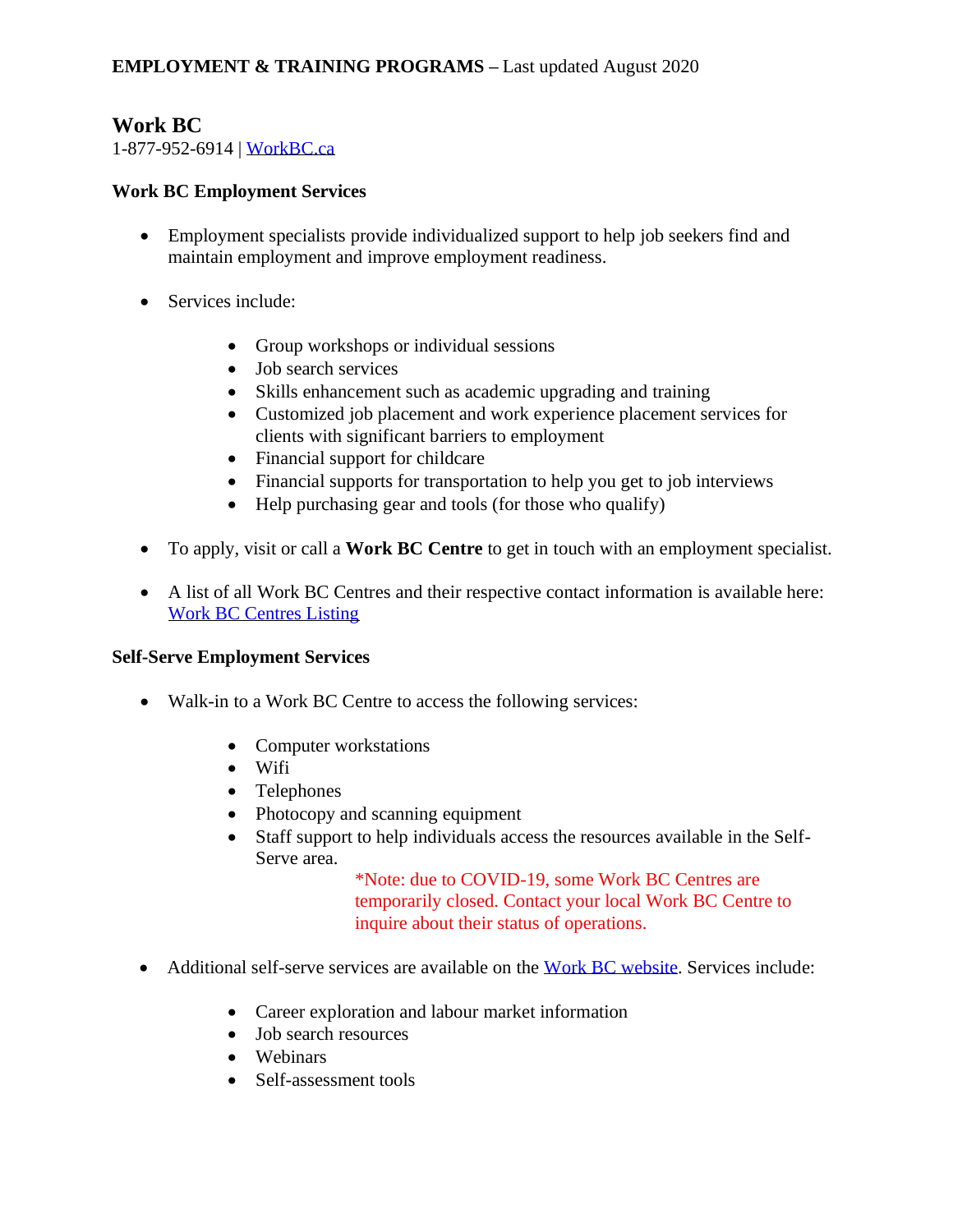## **Embers Staffing Solutions**

310-111 West Hastings, Vancouver | 604-692-0782 | info@emberscanada.org

#### **Embers Training**

- Offers Certified Training in areas related to construction & general labour For a list of all training programs available, visit [https://emberscanada.org/our-programs/embers](https://emberscanada.org/our-programs/embers-academy/)[academy/](https://emberscanada.org/our-programs/embers-academy/)
- Training is free of charge, but participants must complete a 60-90 day work contract through Embers after training is complete.

#### **Embers Eastside Works**

- Provides temporary short-term and long-term placements in construction, warehousing, administration, and special events.
	- **Peer Work Program**  one-on-one employment support. Places individuals in employment opportunities with partner organizations, transitioning them into long-term work.
	- **Gig work Program**  helps individuals find short-term placements (gig-work) that suit their particular employment needs, using various online sites like Task Rabbit and Craigslist.

To apply to an Embers program listed above, complete the [ESS Application Form](https://emberscanada.org/821-2/) 

Or print and complete the [PDF Application Form](/Users/catherinemaguire/Downloads/Embers%20Application%20Form.pdf) and drop it off at an **Embers Staffing Solutions Office** Monday-Thursday at 10am.

| <b>Staffing Solutions Vancouver Office</b><br>240-111 West Hastings Street, Vancouver<br>604-692-0781 |  |
|-------------------------------------------------------------------------------------------------------|--|
| <b>Staffing Solutions New Westminster Office</b>                                                      |  |
| 611 Agnes Street, New Westminster<br>604-322-0781                                                     |  |
| <b>Eastside Works Office</b>                                                                          |  |
| 57 East Hastings Street, Vancouver                                                                    |  |
| 604-620-4587                                                                                          |  |
| <b>Staffing Solutions Surrey Office</b>                                                               |  |
| 13961 100 Avenue, Surrey                                                                              |  |
| 778-293-0781                                                                                          |  |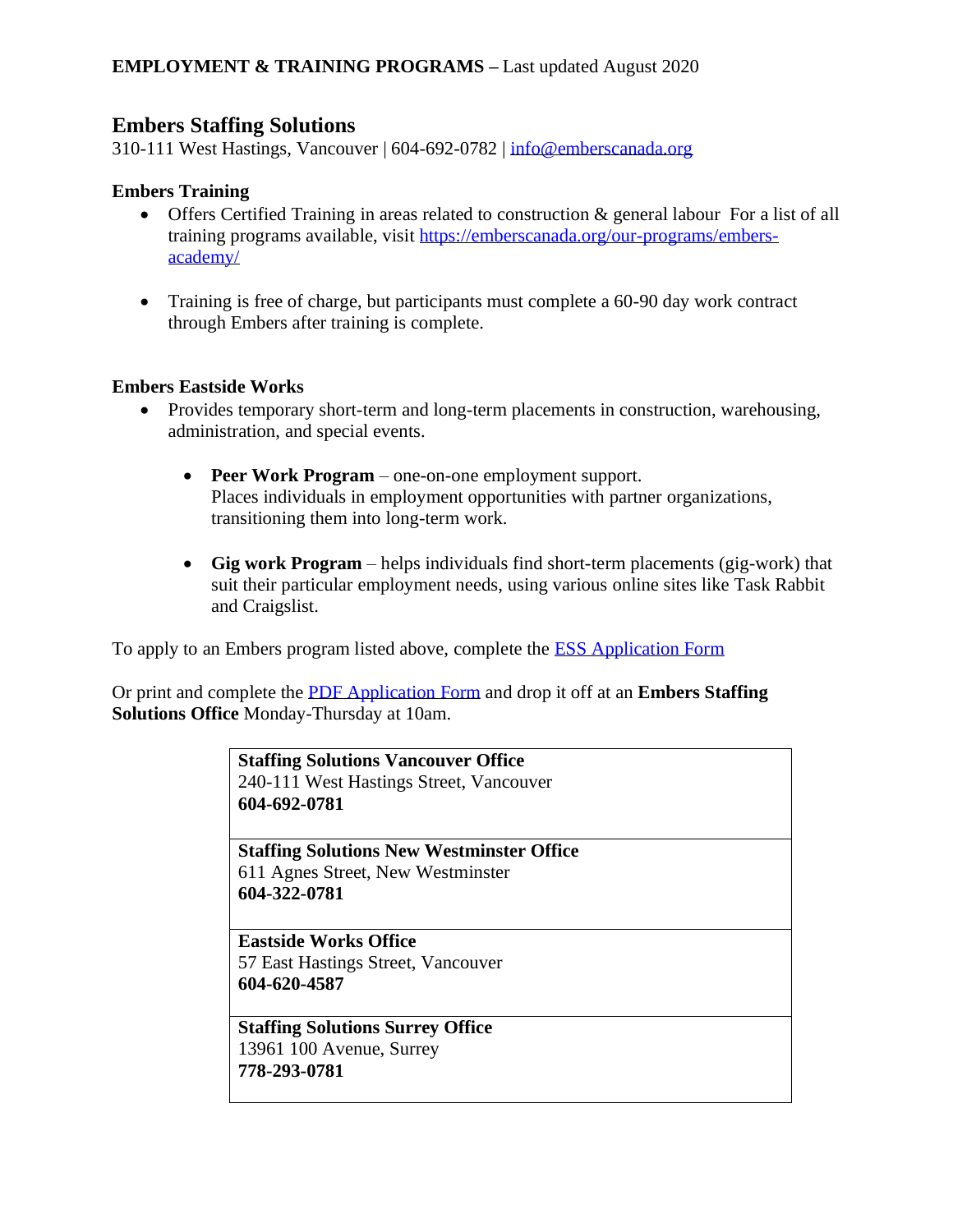## **Mission Possible**

648 East Hastings Street | 604-253-4469 | [office@mission-possible.ca](mailto:office@mission-possible.ca)

- A Christian agency providing one-on-one coaching, pre-employment training, work experience, and references.
- There are three steps in the Mission Possible program:
	- 1. Attend an information session held each Thursday at 1pm (approx. 45 minutes). It is recommended to sign up, as spots are limited. Sign-up is possible in-person, online [here,](https://docs.google.com/forms/d/e/1FAIpQLSeoGEIpMO3-1b0hnBCg9GkOTpNe_cwgUoGhzNvaUFDwy1DLCA/viewform) by phone, or by email (contact info above).
	- 2. Clients then receive one-on-one coaching and have the opportunity to attend training sessions and workshops – from resume building, soft-skill and hard skill acquisition, to promoting self-care and mental health.
	- 3. Coaches then connect clients with job opportunities and assist them through the interview process and offer the support necessary to sustain employment.

## **Digital Literacy Exchange Program**

300-5055 Joyce Street, Vancouver | 604-939-9622 | [ydigital@gv.ymca.ca](mailto:ydigital@gv.ymca.ca)

*Through YMCA of Greater Vancouver*

- Offers FREE 1.5-hour workshops to get participants comfortable with the digital world and to increase digital literacy by focusing on computer, tablet, and smart phone usage.
- For more information or to register, email  $y$  digital @gv.ymca.ca

*Note: Services are currently offered through Zoom due to COVID-19.* 

# **H.A.V.E Culinary Training Society**

374 Powell Street, Vancouver | 604-696-9026 | info@have-cafe.ca

- 8-week culinary training program for individuals facing employment obstacles.
	- Prepares student for food-prep work through hands-on training with professional chefs, including Food Safe Certification.
	- Students receive bus tickets to and from the venue, breakfast and lunch, uniforms, tools, and a \$100 honorarium upon successful completion.